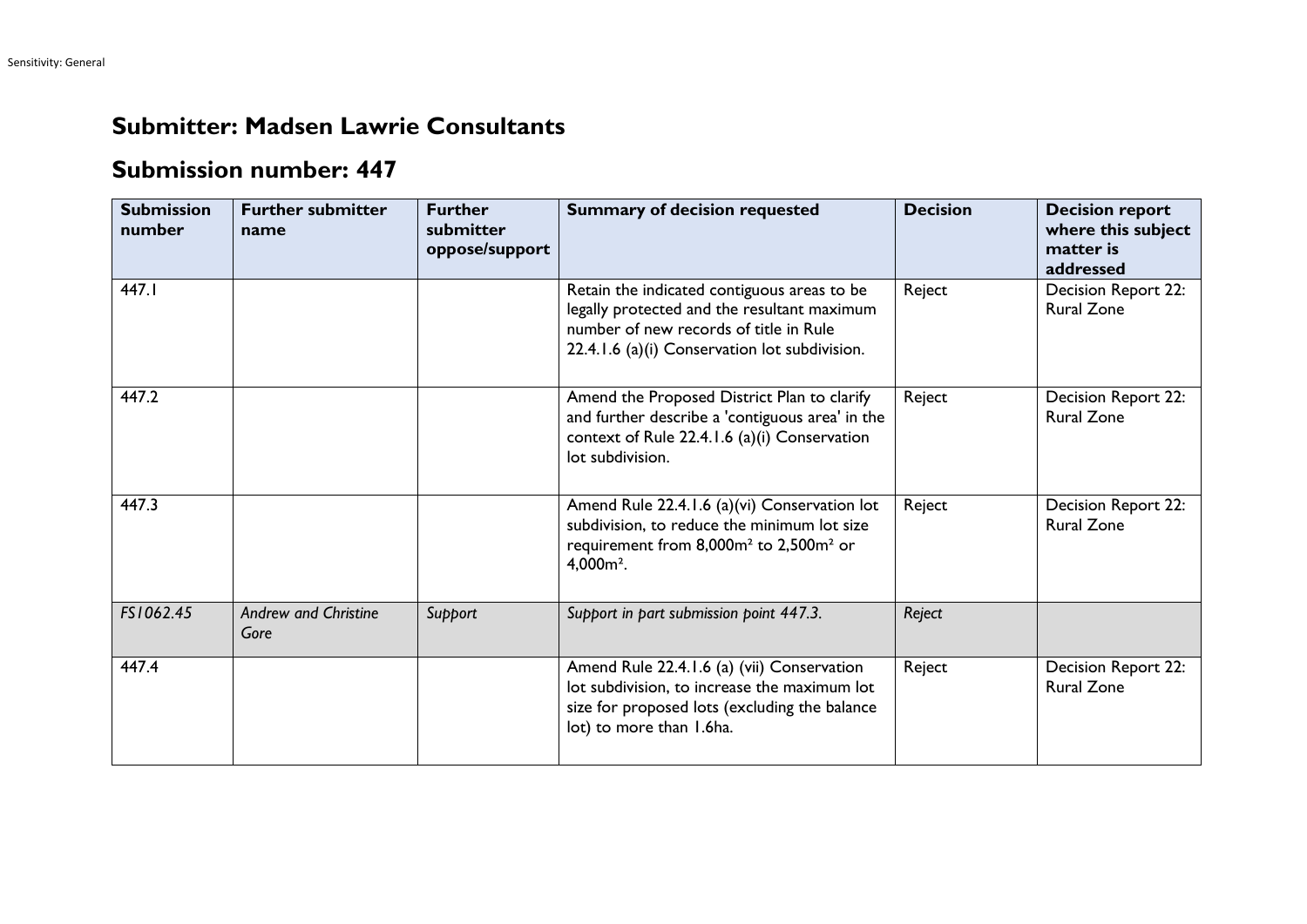| <b>Submission</b><br>number | <b>Further submitter</b><br>name    | <b>Further</b><br>submitter<br>oppose/support | <b>Summary of decision requested</b>                                                                                                                                                                                     | <b>Decision</b> | <b>Decision report</b><br>where this subject<br>matter is<br>addressed |
|-----------------------------|-------------------------------------|-----------------------------------------------|--------------------------------------------------------------------------------------------------------------------------------------------------------------------------------------------------------------------------|-----------------|------------------------------------------------------------------------|
| 447.5                       |                                     |                                               | Amend Rule 22.4.1.2 (a) (i) General<br>Subdivision, to match the date of issue of title<br>to the operative date of the Proposed<br>District Plan - if not for all titles, then for<br>Franklin titles.                  | Reject          |                                                                        |
| FS1379.155                  | Hamilton City Council               | Oppose                                        |                                                                                                                                                                                                                          | Accept          |                                                                        |
| FS1388.309                  | Mercury NZ Limited for<br>Mercury E | Oppose                                        |                                                                                                                                                                                                                          | Accept          |                                                                        |
| 447.6                       |                                     |                                               | Amend Rule 22.4.1.2 (a)(iii) General<br>Subdivision, as follows: the proposed<br>subdivision must create no more than one<br>additional lot, excluding an access allotment,<br>for every compliant certificate of title. | Accept in part  | Decision Report 22:<br><b>Rural Zone</b>                               |
| FS1388.310                  | Mercury NZ Limited for<br>Mercury E | Oppose                                        |                                                                                                                                                                                                                          | Accept in part  |                                                                        |
| 447.7                       |                                     |                                               | Amend Rule 22.4.1.2 (a)(iv) General<br>Subdivision to reduce the minimum lot size to<br>4,000m2.                                                                                                                         | Reject          | Decision Report 22:<br><b>Rural Zone</b>                               |
| FS1388.311                  | Mercury NZ Limited for<br>Mercury E | Oppose                                        |                                                                                                                                                                                                                          | Accept          |                                                                        |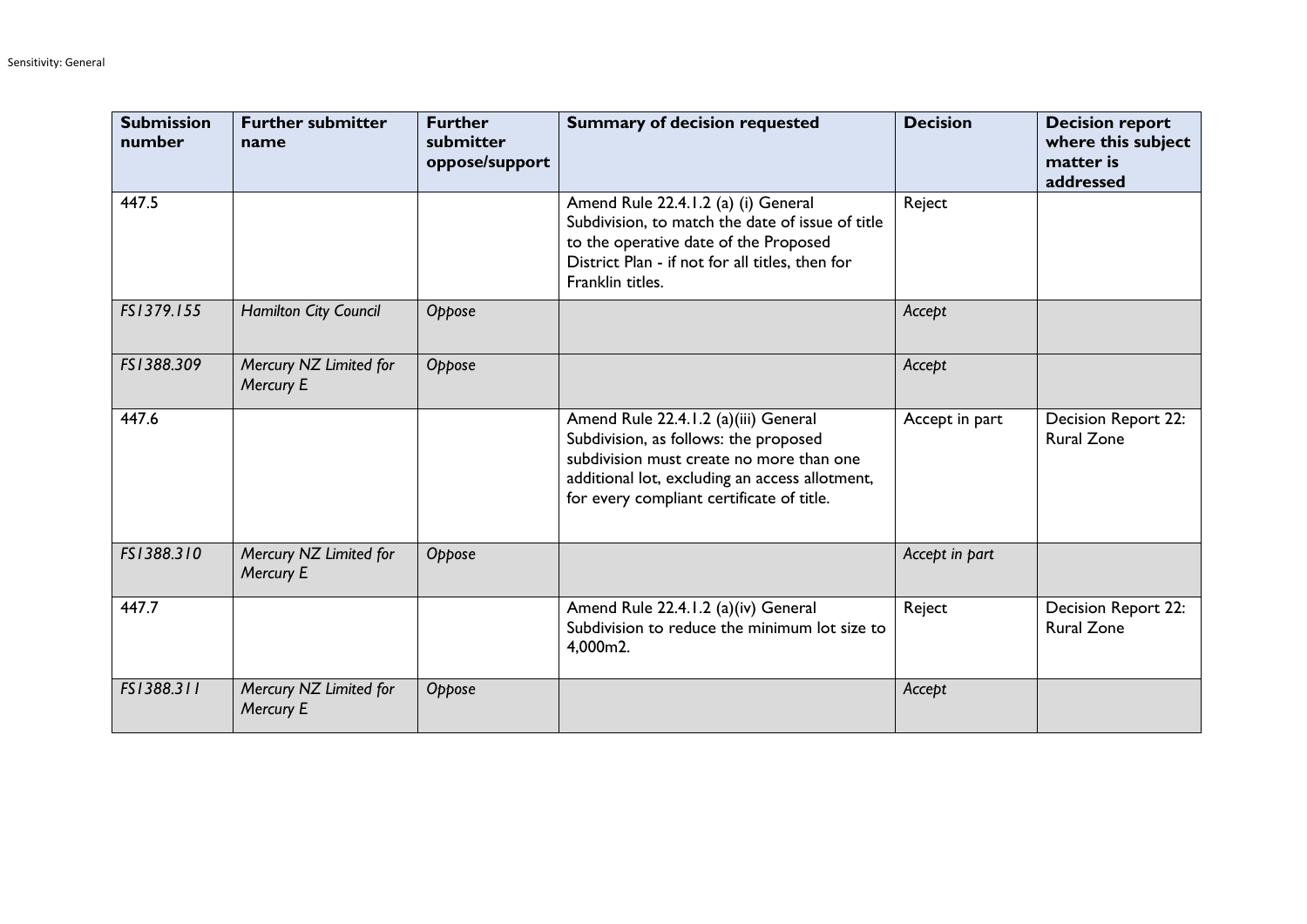| <b>Submission</b><br>number | <b>Further submitter</b><br>name    | <b>Further</b><br>submitter<br>oppose/support | <b>Summary of decision requested</b>                                                                                                                                                                                                                                                                                                                                                                                                                                                                                         | <b>Decision</b> | <b>Decision report</b><br>where this subject<br>matter is<br>addressed |
|-----------------------------|-------------------------------------|-----------------------------------------------|------------------------------------------------------------------------------------------------------------------------------------------------------------------------------------------------------------------------------------------------------------------------------------------------------------------------------------------------------------------------------------------------------------------------------------------------------------------------------------------------------------------------------|-----------------|------------------------------------------------------------------------|
| 447.8                       |                                     |                                               | Amend Rule 22.4.1.4(a)(i) Boundary<br>relocation, to remove specification of a date<br>for titles undergoing the boundary relocation.                                                                                                                                                                                                                                                                                                                                                                                        | Accept          | Decision Report 22:<br><b>Rural Zone</b>                               |
| FS1379.156                  | <b>Hamilton City Council</b>        | Oppose                                        |                                                                                                                                                                                                                                                                                                                                                                                                                                                                                                                              | Reject          |                                                                        |
| FS1388.312                  | Mercury NZ Limited for<br>Mercury E | Oppose                                        |                                                                                                                                                                                                                                                                                                                                                                                                                                                                                                                              | Reject          |                                                                        |
| 447.9                       |                                     |                                               | Amend Rule 22.4.1.4 (a)(iv) Boundary<br>relocation, to reduce the minimum lot size<br>resulting from boundary relocation to at least<br>4000m <sup>2</sup> if not 2500m <sup>2</sup> . OR Amend Rule<br>$22.4.1.4(a)$ (iv), to include a specific clause<br>enabling boundary relocation for pre-existing<br>lots smaller than 8,000m <sup>2</sup> that have been<br>previously created via compliance with the<br>Franklin Section of the District Plan, in the<br>event that the lot size is not reduced to<br>$2,500m2$ . | Reject          | Decision Report 22:<br><b>Rural Zone</b>                               |
| FS1379.157                  | Hamilton City Council               | Oppose                                        |                                                                                                                                                                                                                                                                                                                                                                                                                                                                                                                              | Accept          |                                                                        |
| FS1388.313                  | Mercury NZ Limited for<br>Mercury E | Oppose                                        |                                                                                                                                                                                                                                                                                                                                                                                                                                                                                                                              | Accept          |                                                                        |